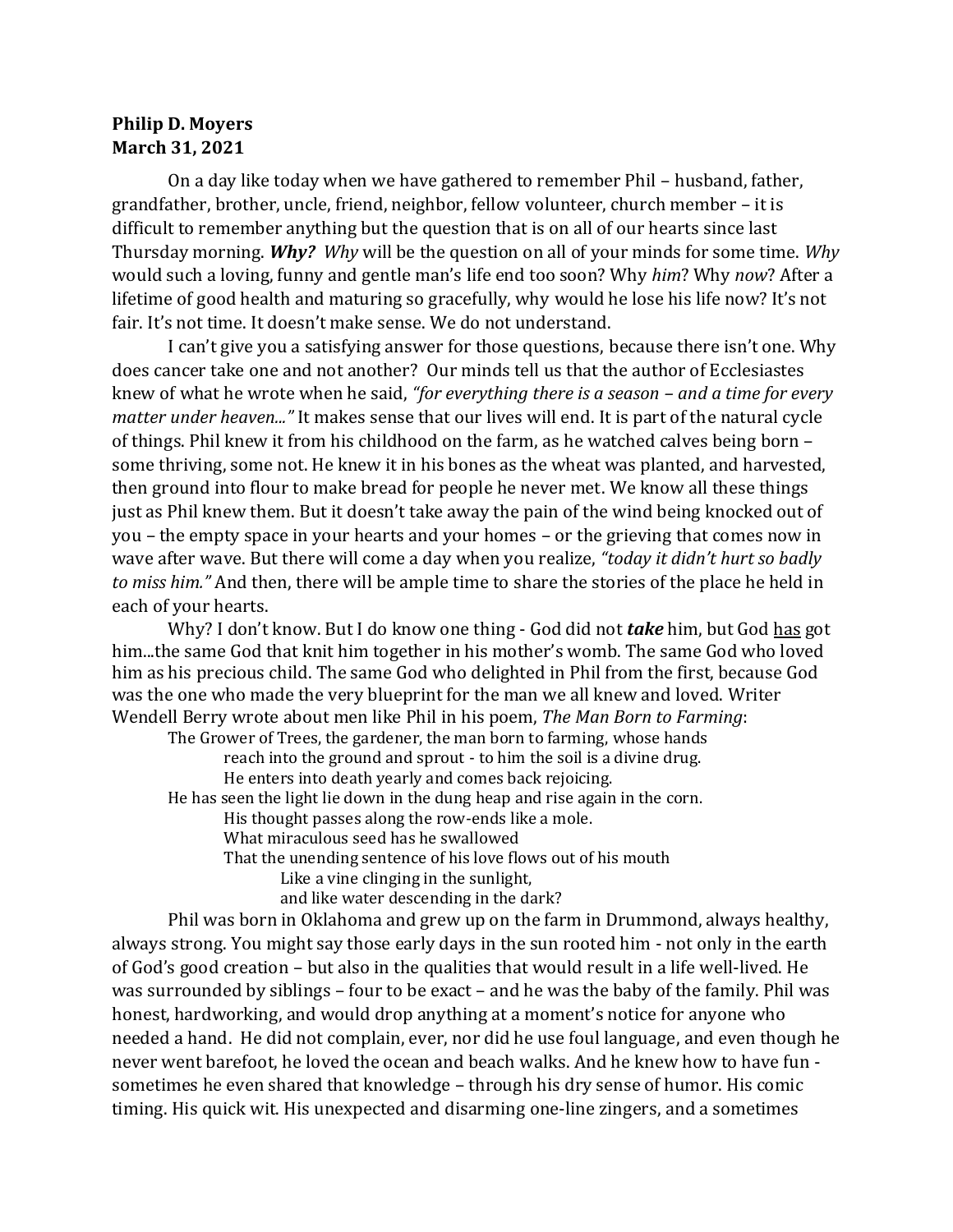surprising outlook on life. Pam told me, *"you had to listen to him, or you'd miss what came out of his mouth."* And by that she meant pearls of wisdom, good humor and love for his family and friends. So, it is not surprising that everybody who knew him, loved him.

When he retired, 2 ½ years ago, everyone thought he'd go nuts (or drive Pam crazy) just hanging out at home. He had worked hard for so long, but had also felt the stresses of the workplace. So it was time for retirement. And much to everyone's surprise – he loved it! He volunteered at the Arboretum; had coffee with the neighborhood guys and joined a regular Bible study here at Advent. He spent hours taking care of his garden and feeding the birds. And in return he received owls and lots of cardinals among his flocks. But it wasn't all idyllic. Phil hated snakes. He waged more than one battle royale with rabbits and he was not a big fan of dogs (nobody's perfect.)

But perhaps best of all, in retirement he could spend relaxed and precious time enjoying his family – that he made always made sure ate dinner together when they were growing up – and now with their spouses and his children's children. Pam and Phil would have celebrated their 45th anniversary in few weeks. His grandkids would have looked for him at their games and performances, just like he was always involved with Hank and Megan sports teams. Phil would have been there. He would have continued to encourage everyone to put on some socks. Because the people he cared for were the most important thing in his life – be they family or friend, he touched so many throughout the years.

Today we are in the midst of two major festivals of freedom: Passover for the Jews, marking the escape from slavery and Holy Week for Christians, celebrating our salvation from the bondage to sin and death. To honor Phil's new freedom life, I'd like to conclude with a beautiful prayer that is a meditation for those who mourn:

When I die, give what's left of me away to children and old men that wait to die. And if you need to cry, cry for your brother walking the streets beside you. And when you need me, put your arms around anyone and give them what you need to give me. I want to leave you something, something better than words or sounds. Look for me in the people I've known or loved, and if you cannot give me away, at least let me live in your eyes and not in your mind. You can love me best by letting hands touch hands, and by letting go of children that need to be free.

Love doesn't die, people do. So, when all that's left of me is love, give me away.\*

*\*Kaddish Yatom – Mourner's Kaddish (Meditations before Kaddish)*

Thank you for the privilege of honoring Phil during this Holy Week. May your grief be dimmed in the promise of Resurrection, and of the great Reunion in our heavenly home.

**Pastor Susan Langhauser, Advent Lutheran Church, Olathe, KS**